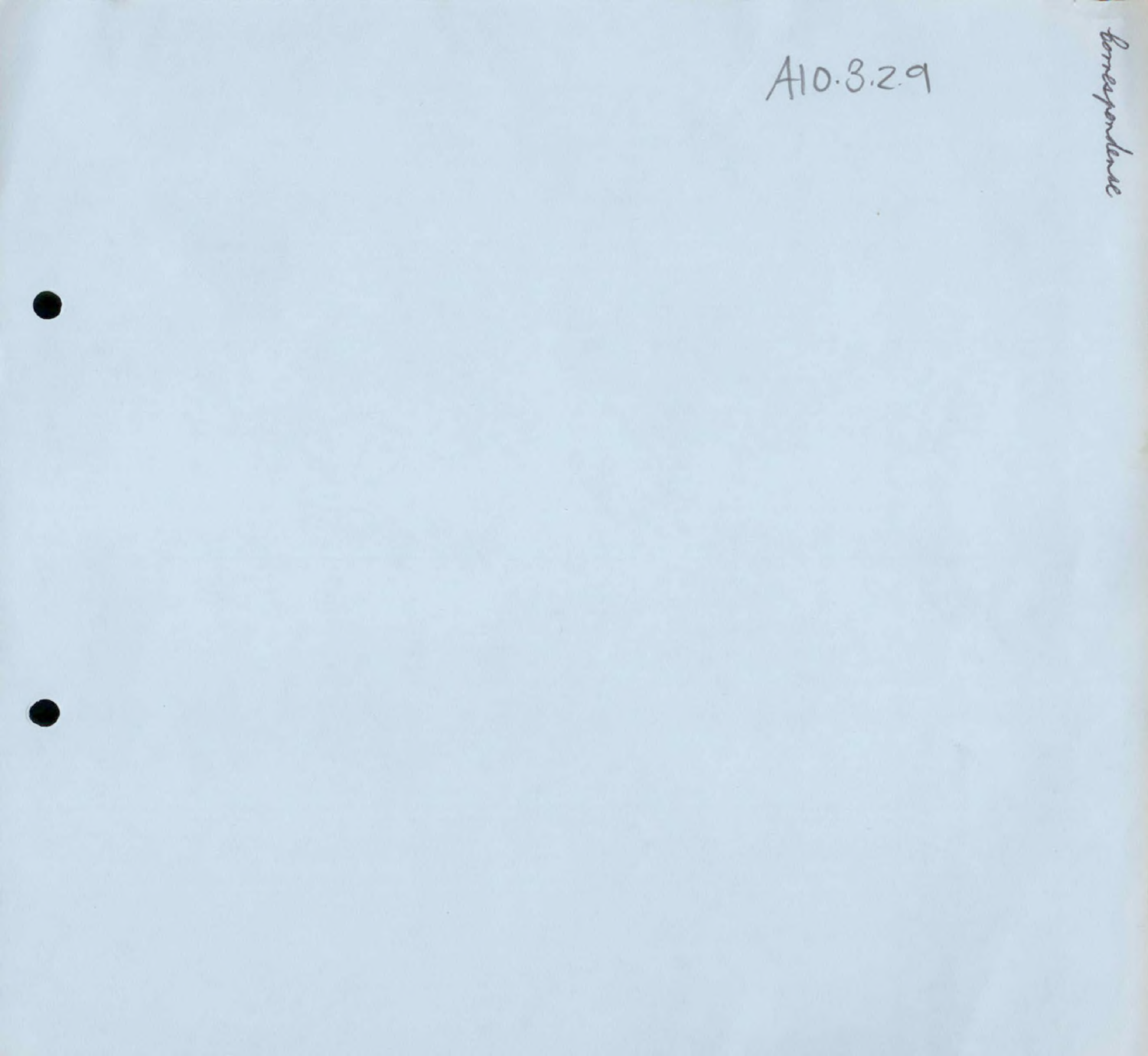Diocesan Chancery 154 Gordon Road<br>Durban 4001 Durban Telephone 3031417

# ARCHDIOCESE OF DURBAN ISIFUNDABHISHOBHI ESIKHULU AARTSBISDOM DURBAN SASETHEKWINI

**Bisdomskanselary** Gordonweg 154<br>Durban 4001  $D$ urban Telefoon 3031417

P 0 Box 217 DURBAN Posbus 217 South Africa

23rd July, 1987

Ms Sue Brittion End the Conscription Campaign 20 Ecumenical Centre 20 St. Andrews Street DURBAN 4001

My dear Sue,

I was happy,to be able to advance the sum of R6000,00 to the E C C to help it met its immediate commitment. .

I enclose a form of receipt to keep the records straight and up to date.

Would you kindly have it signed and returned to me.

Many thanks.

Sincerely yours,<br>+ Denen { Hamby Joter.

ARCHBISHOP OF DURBAN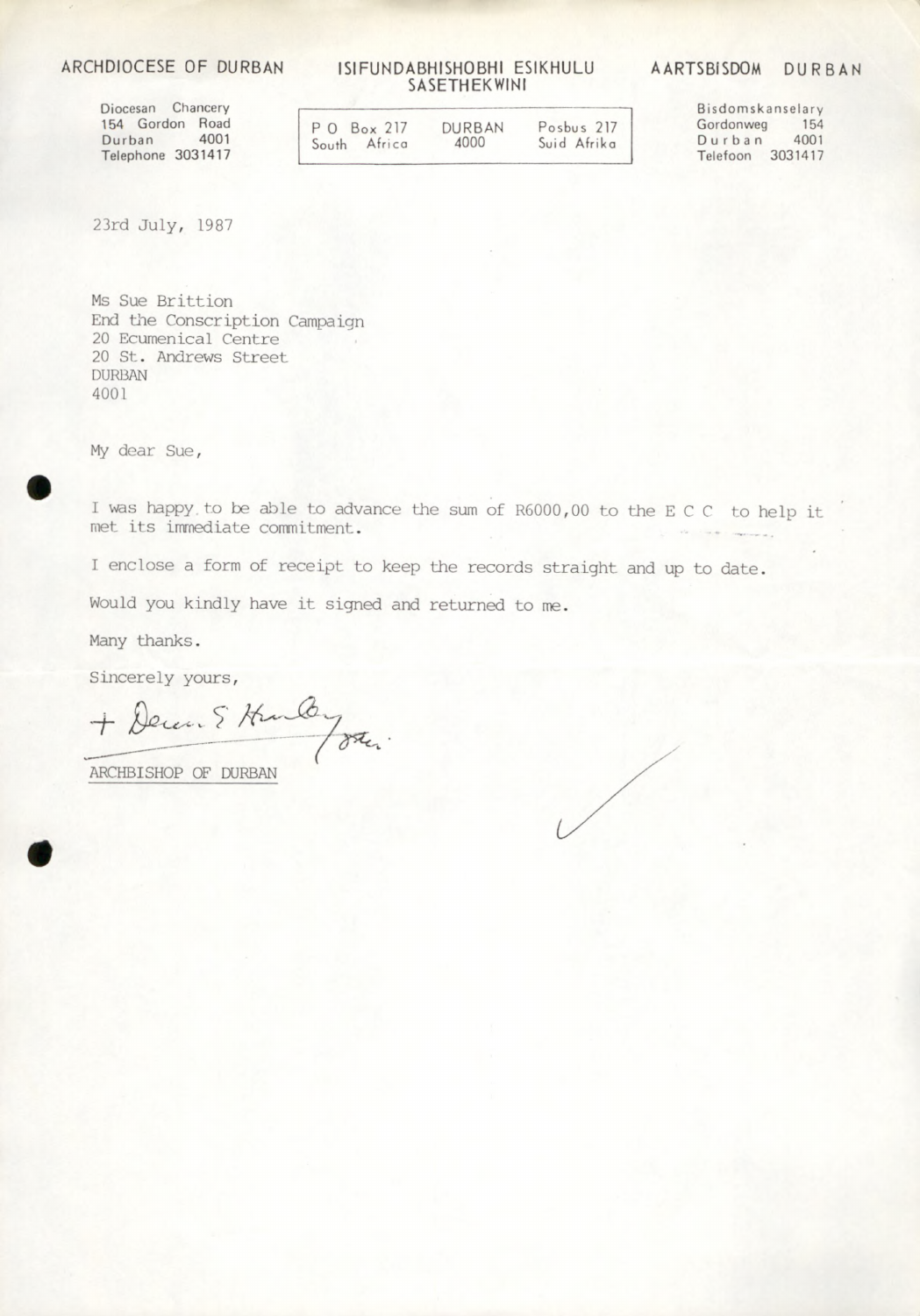$1.7.3(b)$ 

The Standard Bank of South Africa Limited Die Standard Bank van Suid-Afrika Beperk Reg No 62/00738/06

Registered Bank Geregistreerde Bank

Income Tax Inkomstebelasting

Name and Address **Return of Income from Investments**<br> **Consumer Address Consumer Consumer Address Consumer Consumer Address Consumer Consumer Consumer Consumer Consumer Consumer Consumer Consumer Consumer Consumer Co** Opgawe van Inkomste uit Beleggings

> Account Number Rekeningnommer

THE SECRETARY 002125102 ECC NATIONAL 41 OLIVIA ROAD BEREA 2198 JOHANNESBURG

> Book of Life Number Lewensboekienommer

Husband's Names (in the case of a married woman) Man se name (in die geval van 'n getroude vrou)

| Year of assessment ended<br>Jaar van aanslag geëindig<br>1987 |   |
|---------------------------------------------------------------|---|
| Interest on Investments<br><b>Rente op Beleggings</b>         |   |
| Interest on Debentures/Rente op Skuldbriewe                   | R |
| Dividends on Shares/Dividende op Aandele                      | R |
| Call Deposits/Dagdeposito's                                   | R |
| Notice Deposits/Kennisgewingdeposito's                        | R |
| Fixed Deposits/Vaste deposito's                               | R |
| Savings Accounts/Spaarrekeninge                               | R |
| Current Accounts/Tjekrekeninge                                | R |
|                                                               | R |

**Branch** HILLBR0W Tak

Tax on interest and/or Tax on Royalties which accrued to foreign creditors collected? Belasting op rente en/of belasting op tantieme wat buitelandse skuldeisers toeval gevorder?



Paid to Receiver of Revenue at Betaal aan die Ontvanger van Inkomste in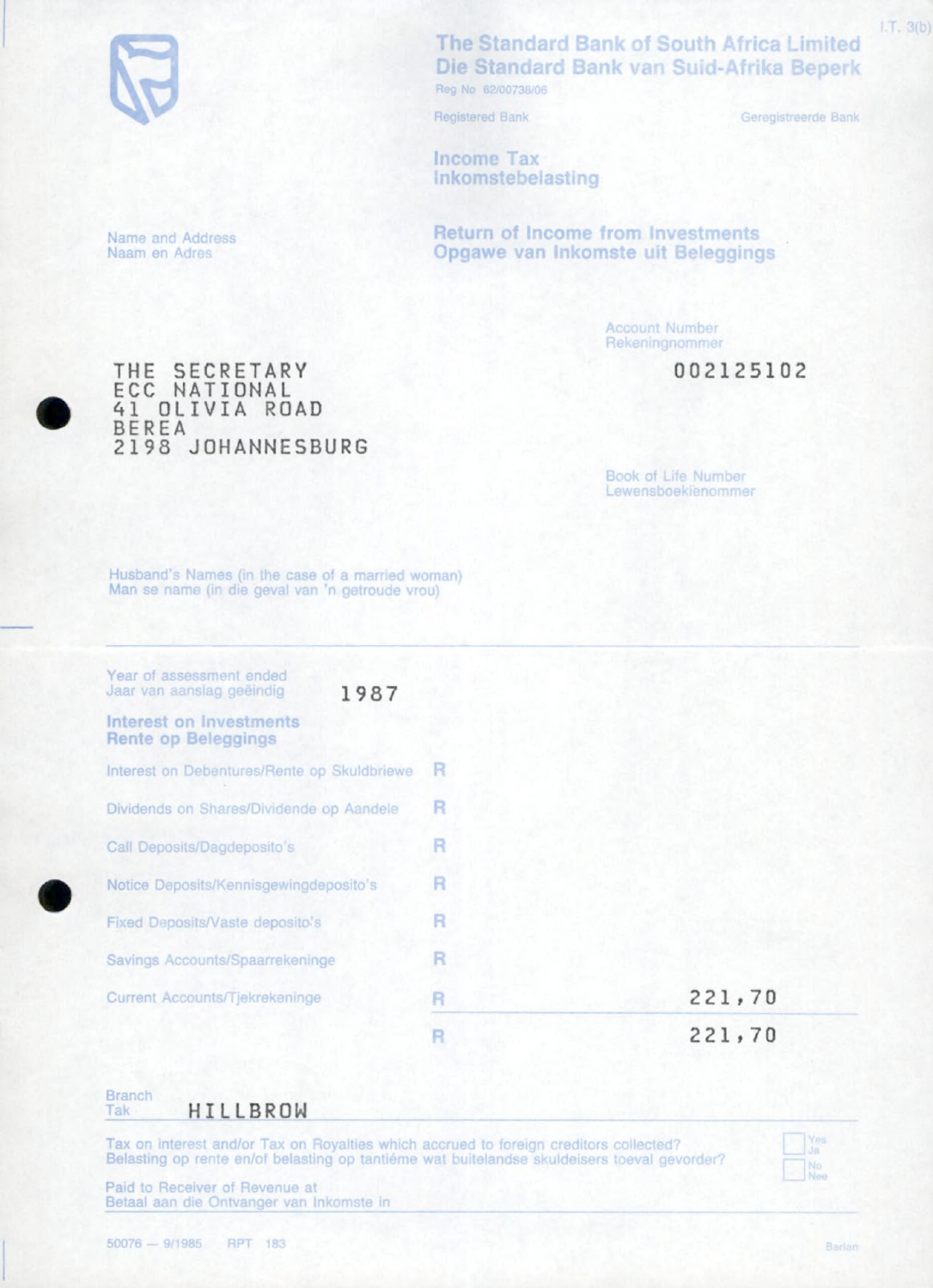# &Lybrand Services Abacus House

COOPERS Coopers & Lybrand Services

3201 Pietermaritzburg

postal address PO Box 54 3200 Pietermaritzburg

telephone (0331) 52336 telegrams Colybrand Pietermaritzburg telex 6-43787 fax (G3 auto) (0331) 946312

Replied to

our reference DGEW/jha

13 May 1987

The Treasurer National Committee End Conscription Campaign Khotso House 42 De Villiers Street JOHANNESBURG 2001

Dear Sir

### PIETERMARITZBURG END CONSCRIPTION CAMPAIGN

We have been approached to audit the books of the Pietermaritzburg End Conscription Campaign and more particularly to assist the Regional Committee, to ensure that its books of account are being properly written up bo this end. We would be grateful if you would assist us in the following matters

- 1. As financial statements have to be drawn up, we do not know what accounting date, to use. Kindly advise us at what date financial statements are prepared by the National Committee.
- 2. We understand, grants have been made from time to time to Pietermaritzburg ECC by the National Committee. As the Pietermaritzburg ECC, commenced its operation in July 1985, we should be grateful if you would send us a schedule setting out:
	- a) the amount of each payment
	- b) the date of each payment
	- c) the purpose for which each payment was made.

Your assistance in providing us with this information will be much appreciated.

Yours truly

D G E WIMBLE for: COOPERS & LYBRAND SERVICES (PTY) LTD

Johannesburg Cape Town Durban East London Empangeni Eshowe King W illiam 's Town Pietermaritzburg Port Elizabeth Pretoria Vryheld

P G Bailey R J G Barrow C J Booysen W H Boshoff de B Breytenbach H C Cameron R L Campbell J E W Cann D E Chapman<br>J J Clee \* P J Conrade R G Cottrell N I Curle J A Deakin A D Dixon J S Dixon D A J Donald M D Dunn \* M T East